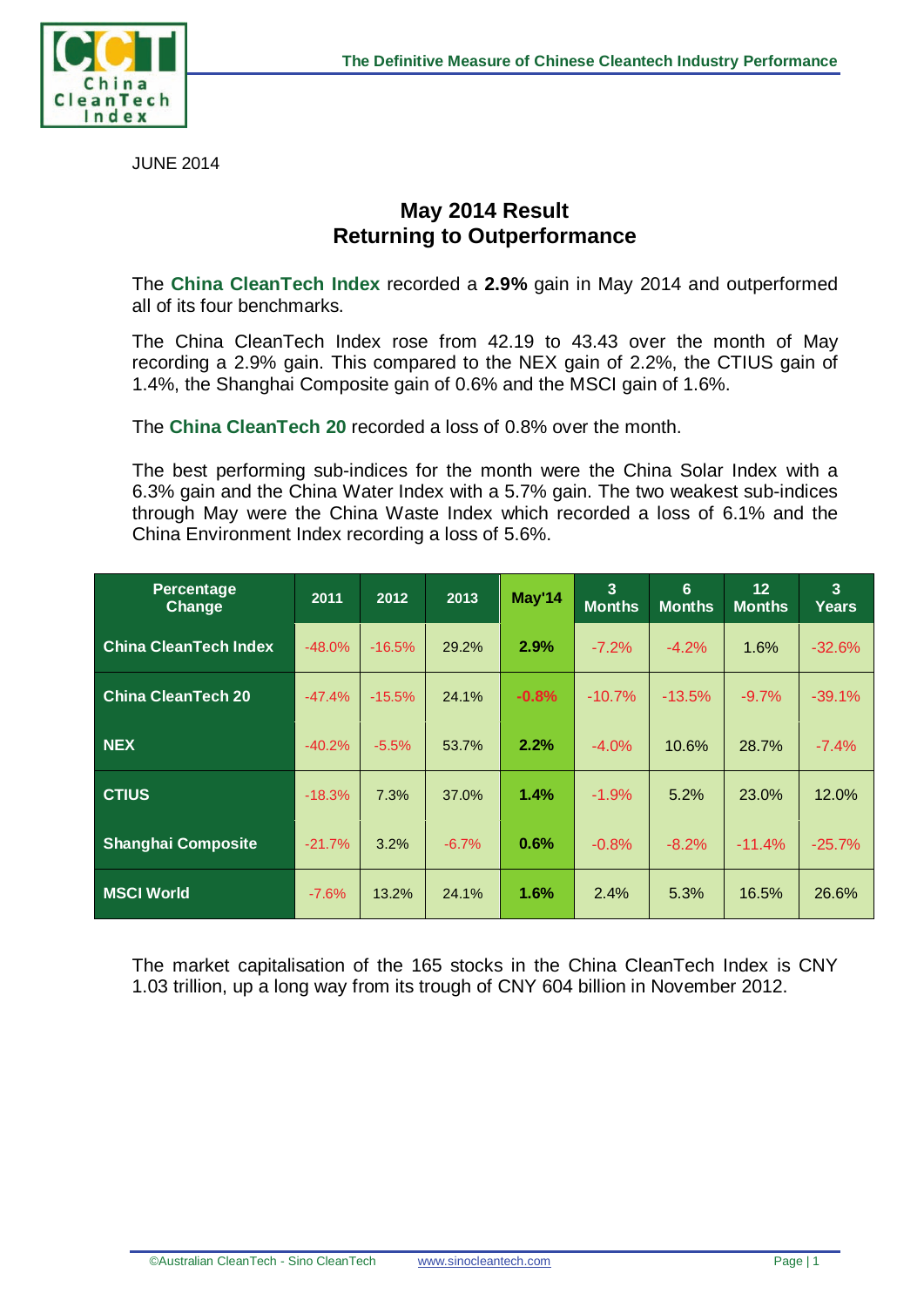

The month's performance was driven by 9 companies having share price gains of more than **20%**. The greatest percentage gains were recorded by **LED International Holdings Ltd. (LED.L), Comtec Solar Systems Group Limited (0712.HK) and HanKore Environment Tech Group Ltd (B22.SI).** 

These were partially offset by losses from other companies with 13 companies having losses of more than **20%**. The greatest percentage losses were recorded by **RINO International Corporation (RINO), Zhejiang Feida Environmental Science Technology (600526.SS) and China Sun Group High Tech (CSGH.OB).** 

These best and worst performers are shown in the table below.

| <b>May 2014</b>                                            |                                                             |  |  |  |  |  |
|------------------------------------------------------------|-------------------------------------------------------------|--|--|--|--|--|
| <b>Best Performers</b><br><b>Share Price Gain &gt; 20%</b> | <b>Worst Performers</b><br><b>Share Price Loss &gt; 20%</b> |  |  |  |  |  |
|                                                            | SmartHeat Inc.                                              |  |  |  |  |  |
|                                                            | <b>RINO International Corporation</b>                       |  |  |  |  |  |
|                                                            | Xiamen Savings Environmental                                |  |  |  |  |  |
| China Energy Recovery                                      | Zhejiang Feida Environmental Science                        |  |  |  |  |  |
| <b>LED International Holdings</b>                          | Technology                                                  |  |  |  |  |  |
| <b>Tinci Holdings Limited</b>                              | Shanghai Yanhua Smartech                                    |  |  |  |  |  |
| <b>Comtec Solar Systems Group Limited</b>                  | Dago New Energy Corp.                                       |  |  |  |  |  |
| Trina Solar                                                | <b>Sungrow Power Supply</b>                                 |  |  |  |  |  |
| Duoyuan Global Water                                       | China Sun Group High Tech.                                  |  |  |  |  |  |
| HanKore Environment Tech Group                             | China Industrial Waste Management                           |  |  |  |  |  |
| China Ming Yang Wind Power Group                           | Guangdong Golden Dragon Development                         |  |  |  |  |  |
| Jiangsu Jixin Wind Energy                                  | Jiangxi Sanchuan Water Meter                                |  |  |  |  |  |
|                                                            | Shanghai Canature Environmental<br>Products                 |  |  |  |  |  |
|                                                            | Guizhou Qianyuan Power                                      |  |  |  |  |  |

The China Cleantech Index is updated each month and published on the SinoCleantech website at [www.sinocleantech.com.](http://www.sinocleantech.com/) It is published internationally in conjunction with Cleantech Investor [\(www.cleantechinvestor.com\)](http://www.cleantechinvestor.com/) and in China in conjunction with Top Capital [\(www.topcapital.cn\)](http://www.topcapital.cn/).

Monthly results can be emailed directly to interested parties by signing up to the distribution list at [http://www.sinocleantech.com/e/cleantech\\_index.html.](http://www.sinocleantech.com/e/cleantech_index.html)

## **FURTHER INFORMATION:**

John O'Brien Managing Director, Sino CleanTech Ph: +61 419 826 372 [john.obrien@sinocleantech.com](mailto:john.obrien@sinocleantech.com) 

Dorothy Zhao Manager, Sino CleanTech Australia: +61 432 294 989 [dorothy.zhao@sinocleantech.com](mailto:dorothy.zhao@sinocleantech.com)